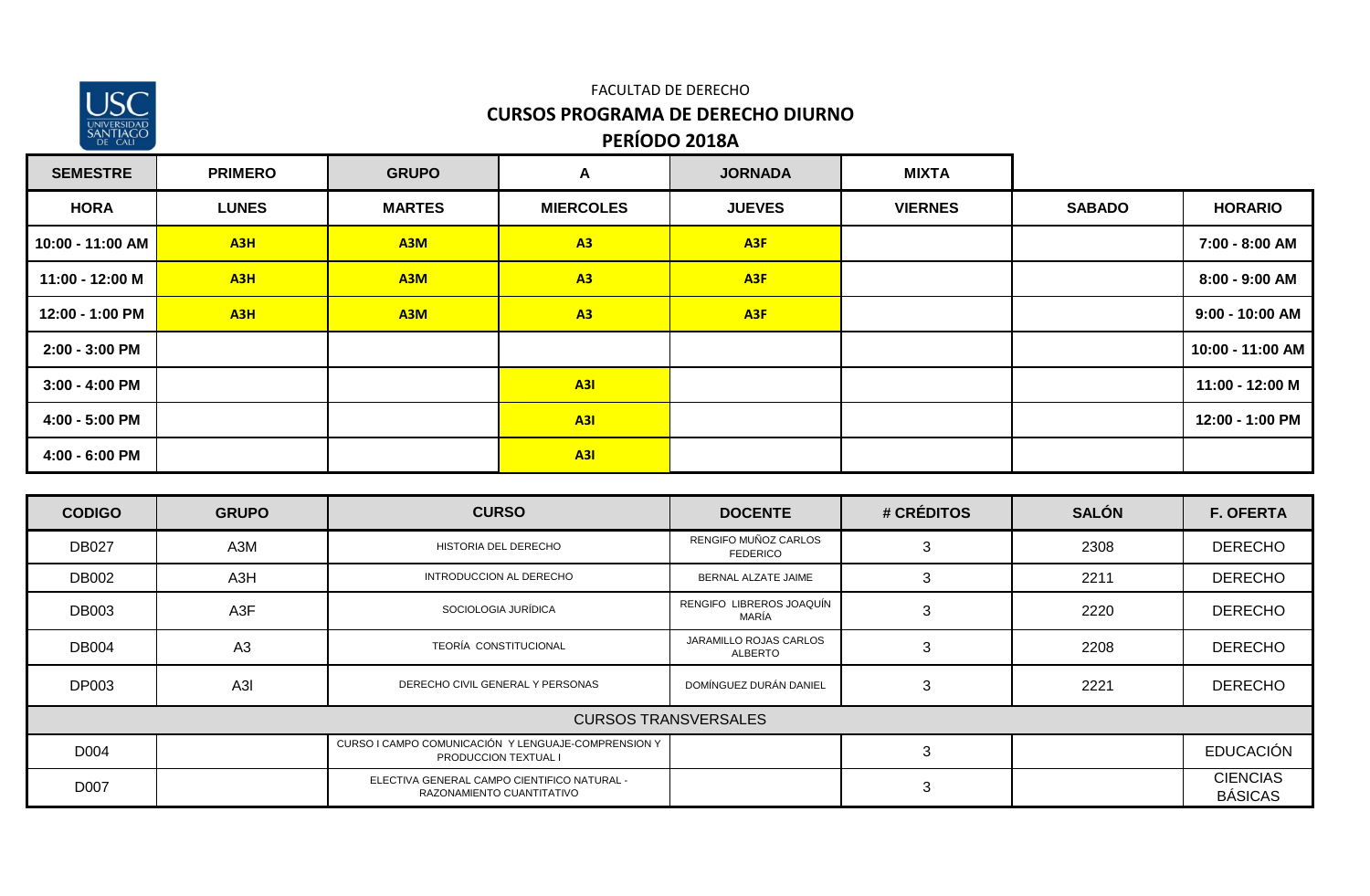

| <b>SEMESTRE</b>  | <b>PRIMERO</b>   | <b>GRUPO</b>     | B                | <b>JORNADA</b> | <b>MIXTA</b>   |               |                  |
|------------------|------------------|------------------|------------------|----------------|----------------|---------------|------------------|
| <b>HORA</b>      | <b>LUNES</b>     | <b>MARTES</b>    | <b>MIERCOLES</b> | <b>JUEVES</b>  | <b>VIERNES</b> | <b>SABADO</b> | <b>HORARIO</b>   |
| 10:00 - 11:00 AM | B <sub>3</sub> M | B <sub>3</sub> H | B3I              |                | <b>B3</b>      |               | 7:00 - 8:00 AM   |
| 11:00 - 12:00 M  | B <sub>3</sub> M | B <sub>3</sub> H | <b>B31</b>       |                | <b>B3</b>      |               | 8:00 - 9:00 AM   |
| 12:00 - 1:00 PM  | B <sub>3</sub> M | B <sub>3</sub> H | <b>B31</b>       |                | <b>B3</b>      |               | 9:00 - 10:00 AM  |
| 2:00 - 3:00 PM   |                  |                  | B <sub>3F</sub>  |                |                |               | 10:00 - 11:00 AM |
| $3:00 - 4:00$ PM |                  |                  | B <sub>3F</sub>  |                |                |               | 11:00 - 12:00 M  |
| 4:00 - 5:00 PM   |                  |                  | B <sub>3F</sub>  |                |                |               | 12:00 - 1:00 PM  |
| 4:00 - 6:00 PM   |                  |                  |                  |                |                |               |                  |

| <b>CODIGO</b> | <b>GRUPO</b>     | <b>CURSO</b>                                                                | <b>DOCENTE</b>                          | # CRÉDITOS | <b>SALÓN</b> | <b>F. OFERTA</b>                  |
|---------------|------------------|-----------------------------------------------------------------------------|-----------------------------------------|------------|--------------|-----------------------------------|
| <b>DB027</b>  | B <sub>3</sub> M | HISTORIA DEL DERECHO                                                        | RENGIFO MUÑOZ CARLOS<br><b>FEDERICO</b> |            | 2227         | <b>DERECHO</b>                    |
| <b>DB002</b>  | B <sub>3</sub> H | INTRODUCCION AL DERECHO                                                     | TAFUR MANGADA SACHA JAVIER              |            | 2310         | <b>DERECHO</b>                    |
| <b>DB003</b>  | B <sub>3</sub> F | SOCIOLOGIA JURÍDICA                                                         | RENGIFO LIBREROS JOAQUÍN<br>MARÍA       |            | 2210         | <b>DERECHO</b>                    |
| <b>DB004</b>  | B <sub>3</sub>   | TEORÍA CONSTITUCIONAL                                                       | SERGIO MOLINA HINCAPIÉ                  |            | 2209         | <b>DERECHO</b>                    |
| <b>DP003</b>  | B <sub>3</sub>   | DERECHO CIVIL GENERAL Y PERSONAS                                            | DOMÍNGUEZ DURÁN DANIEL                  |            | 2204         | <b>DERECHO</b>                    |
|               |                  |                                                                             | <b>CURSOS TRANSVERSALES</b>             |            |              |                                   |
| D004          |                  | CURSO I CAMPO COMUNICACIÓN Y LENGUAJE-COMPRENSION Y<br>PRODUCCION TEXTUAL I |                                         |            |              | <b>EDUCACIÓN</b>                  |
| D007          |                  | ELECTIVA GENERAL CAMPO CIENTIFICO NATURAL -<br>RAZONAMIENTO CUANTITATIVO    |                                         | C          |              | <b>CIENCIAS</b><br><b>BÁSICAS</b> |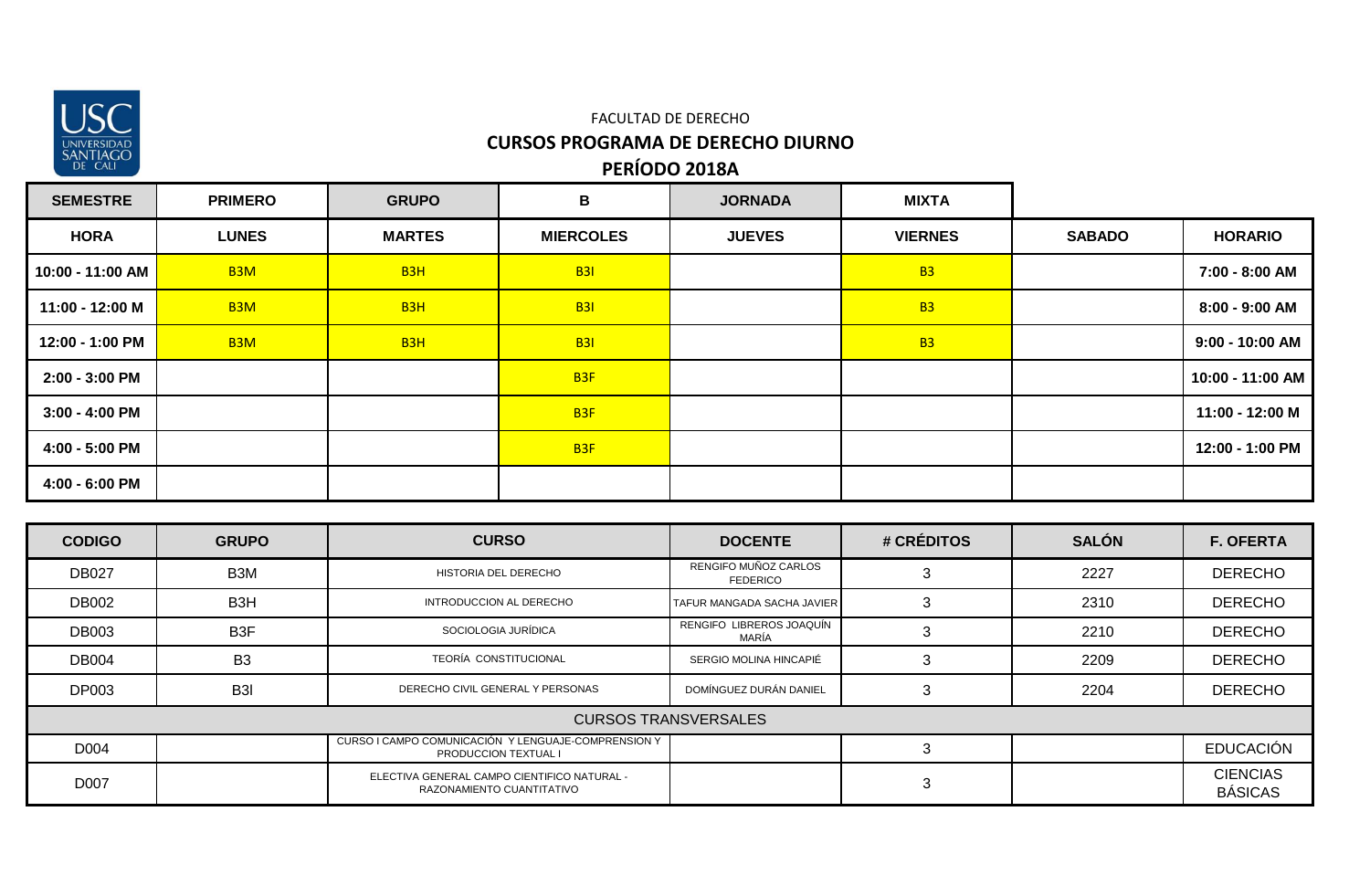

| <b>SEMESTRE</b>  | <b>PRIMERO</b> | <b>GRUPO</b>  | $\mathbf c$      | <b>JORNADA</b>   | <b>MIXTA</b>   |               |                   |
|------------------|----------------|---------------|------------------|------------------|----------------|---------------|-------------------|
| <b>HORA</b>      | <b>LUNES</b>   | <b>MARTES</b> | <b>MIERCOLES</b> | <b>JUEVES</b>    | <b>VIERNES</b> | <b>SABADO</b> | <b>HORARIO</b>    |
| 10:00 - 11:00 AM |                | C3I           | C <sub>3H</sub>  | C <sub>3</sub> M |                |               | 7:00 - 8:00 AM    |
| 11:00 - 12:00 M  |                | C3I           | C3H              | C3M              |                |               | 8:00 - 9:00 AM    |
| 12:00 - 1:00 PM  |                | C3I           | C3H              | C3M              |                |               | $9:00 - 10:00$ AM |
| 2:00 - 3:00 PM   |                | C3F           | C <sub>3</sub>   |                  |                |               | 10:00 - 11:00 AM  |
| 3:00 - 4:00 PM   |                | C3F           | C <sub>3</sub>   |                  |                |               | 11:00 - 12:00 M   |
| 4:00 - 5:00 PM   |                | C3F           | C <sub>3</sub>   |                  |                |               | 12:00 - 1:00 PM   |
| 4:00 - 6:00 PM   |                |               |                  |                  |                |               |                   |

| <b>CODIGO</b> | <b>GRUPO</b>     | <b>CURSO</b>                                                                | <b>DOCENTE</b>                           | # CRÉDITOS | <b>SALÓN</b> | <b>F. OFERTA</b>                  |
|---------------|------------------|-----------------------------------------------------------------------------|------------------------------------------|------------|--------------|-----------------------------------|
| <b>DB027</b>  | C <sub>3</sub> M | HISTORIA DEL DERECHO                                                        | RENGIFO MUÑOZ CARLOS<br><b>FEDERICO</b>  |            | 2225         | <b>DERECHO</b>                    |
| <b>DB002</b>  | C <sub>3</sub> H | INTRODUCCION AL DERECHO                                                     | CASTILLO CASTILLO MARIA<br>LILIANA       |            | 2203         | <b>DERECHO</b>                    |
| <b>DB003</b>  | C <sub>3</sub> F | SOCIOLOGIA JURÍDICA                                                         | RENGIFO LIBREROS JOAQUÍN<br>MARÍA        |            | 2207         | <b>DERECHO</b>                    |
| <b>DB004</b>  | C <sub>3</sub>   | TEORÍA CONSTITUCIONAL                                                       | JARAMILLO ROJAS CARLOS<br><b>ALBERTO</b> |            | 2208         | <b>DERECHO</b>                    |
| <b>DP003</b>  | C <sub>3</sub>   | DERECHO CIVIL GENERAL Y PERSONAS                                            | DOMÍNGUEZ DURÁN DANIEL                   |            | 2211         | <b>DERECHO</b>                    |
|               |                  |                                                                             | <b>CURSOS TRANSVERSALES</b>              |            |              |                                   |
| D004          |                  | CURSO I CAMPO COMUNICACIÓN Y LENGUAJE-COMPRENSION Y<br>PRODUCCION TEXTUAL I |                                          |            |              | <b>EDUCACIÓN</b>                  |
| D007          |                  | ELECTIVA GENERAL CAMPO CIENTIFICO NATURAL -<br>RAZONAMIENTO CUANTITATIVO    |                                          | 3          |              | <b>CIENCIAS</b><br><b>BÁSICAS</b> |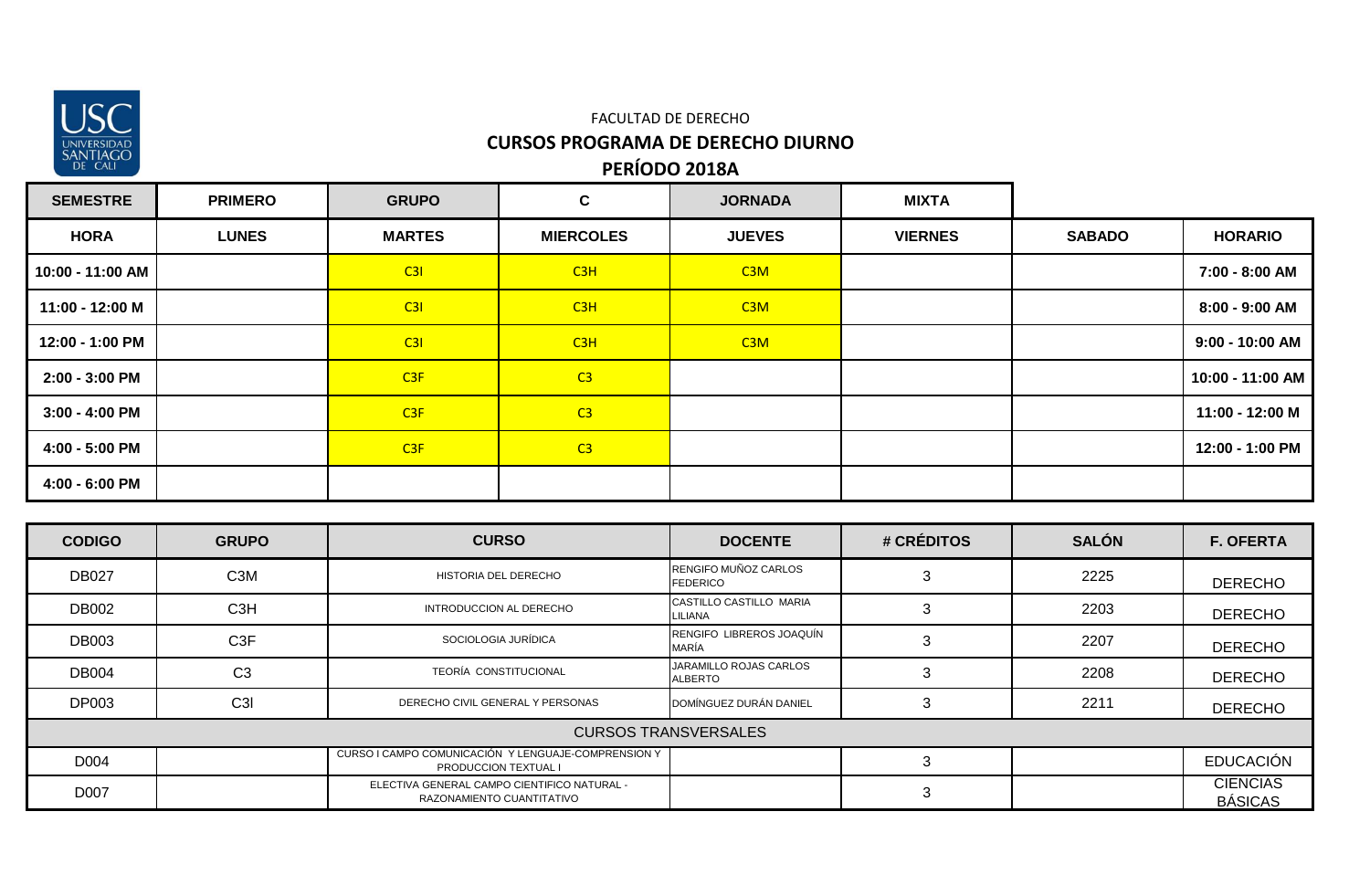

| <b>SEMESTRE</b> | <b>PRIMERO</b> | <b>GRUPO</b>     | D                | <b>JORNADA</b> | <b>MIXTA</b>   |               |                   |
|-----------------|----------------|------------------|------------------|----------------|----------------|---------------|-------------------|
| <b>HORA</b>     | <b>LUNES</b>   | <b>MARTES</b>    | <b>MIERCOLES</b> | <b>JUEVES</b>  | <b>VIERNES</b> | <b>SABADO</b> | <b>HORARIO</b>    |
| 6:30 - 7:30 PM  | D3H            | D <sub>3</sub> M | D <sub>3F</sub>  | D3I            | D <sub>3</sub> |               | 7:00 - 8:00 AM    |
| 7:30 - 8:30 PM  | D3H            | D3M              | D <sub>3F</sub>  | D3I            | D <sub>3</sub> |               | 8:00 - 9:00 AM    |
| 8:30 - 9:30 PM  | D3H            | D3M              | D <sub>3F</sub>  | D3I            | D <sub>3</sub> |               | $9:00 - 10:00$ AM |
|                 |                |                  |                  |                |                |               | 10:00 - 11:00 AM  |
|                 |                |                  |                  |                |                |               | 11:00 - 12:00 M   |
|                 |                |                  |                  |                |                |               | 12:00 - 1:00 PM   |

| <b>CODIGO</b> | <b>GRUPO</b>     | <b>CURSO</b>                                                                       | <b>DOCENTE</b>                          | # CRÉDITOS | <b>SALÓN</b> | <b>F. OFERTA</b>                  |
|---------------|------------------|------------------------------------------------------------------------------------|-----------------------------------------|------------|--------------|-----------------------------------|
| <b>DB027</b>  | D <sub>3</sub> M | HISTORIA DEL DERECHO                                                               | CORTÉS RIVERA SAÚL                      | 3          | 2212         | <b>DERECHO</b>                    |
| <b>DB002</b>  | D <sub>3</sub> H | INTRODUCCION AL DERECHO                                                            | MARTÍNEZ CABAL CARLOS<br><b>ALBERTO</b> |            | 2323         | <b>DERECHO</b>                    |
| <b>DB003</b>  | D <sub>3</sub> F | SOCIOLOGIA JURÍDICA                                                                | RENGIFO LIBREROS JOAQUÍN<br>MARÍA       | 3          | 6309         | <b>DERECHO</b>                    |
| <b>DB004</b>  | D <sub>3</sub>   | <b>TEORÍA CONSTITUCIONAL</b>                                                       | TORO HERNÁNDEZ LAURA INÉS               | 3          | 6422         | <b>DERECHO</b>                    |
| <b>DP003</b>  | D <sub>3</sub>   | DERECHO CIVIL GENERAL Y PERSONAS                                                   | HERNÁNDEZ MAHECHA HÉCTOR                | 3          | 2325         | <b>DERECHO</b>                    |
|               |                  |                                                                                    | <b>CURSOS TRANSVERSALES</b>             |            |              |                                   |
| D004          |                  | CURSO I CAMPO COMUNICACIÓN Y LENGUAJE-COMPRENSION Y<br><b>PRODUCCION TEXTUAL I</b> |                                         |            |              | <b>EDUCACIÓN</b>                  |
| D007          |                  | ELECTIVA GENERAL CAMPO CIENTIFICO NATURAL -<br>RAZONAMIENTO CUANTITATIVO           |                                         | 3          |              | <b>CIENCIAS</b><br><b>BÁSICAS</b> |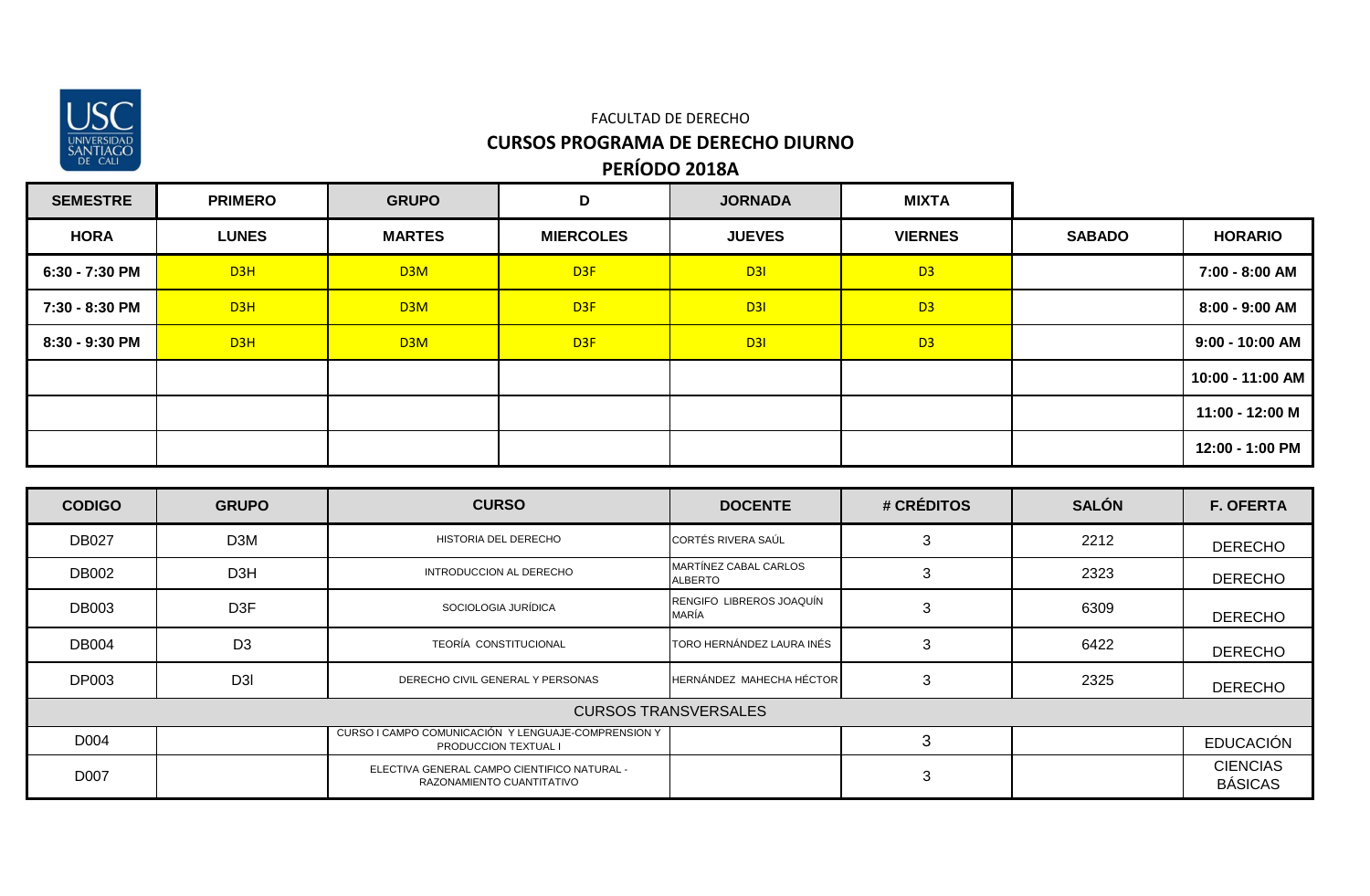

#### **PERÍODO 2018A** FACULTAD DE DERECHO **CURSOS PROGRAMA DE DERECHO DIURNO**

| <b>SEMESTRE</b> | <b>PRIMERO</b> | <b>GRUPO</b>     | Е                | <b>JORNADA</b>  | <b>MIXTA</b>     |               |                   |
|-----------------|----------------|------------------|------------------|-----------------|------------------|---------------|-------------------|
| <b>HORA</b>     | <b>LUNES</b>   | <b>MARTES</b>    | <b>MIERCOLES</b> | <b>JUEVES</b>   | <b>VIERNES</b>   | <b>SABADO</b> | <b>HORARIO</b>    |
| 6:30 - 7:30 PM  | E <sub>3</sub> | E <sub>3</sub> H | <b>E31</b>       | E <sub>3F</sub> | E <sub>3</sub> M |               | 7:00 - 8:00 AM    |
| 7:30 - 8:30 PM  | <b>E3</b>      | E <sub>3</sub> H | <b>E31</b>       | E <sub>3F</sub> | E <sub>3</sub> M |               | 8:00 - 9:00 AM    |
| 8:30 - 9:30 PM  | <b>E3</b>      | E <sub>3</sub> H | <b>E31</b>       | E <sub>3F</sub> | E <sub>3</sub> M |               | $9:00 - 10:00$ AM |
|                 |                |                  |                  |                 |                  |               | 10:00 - 11:00 AM  |
|                 |                |                  |                  |                 |                  |               | 11:00 - 12:00 M   |
|                 |                |                  |                  |                 |                  |               | 12:00 - 1:00 PM   |

| <b>CODIGO</b> | <b>GRUPO</b>    | <b>CURSO</b>                                                                       | <b>DOCENTE</b>                          | # CRÉDITOS | <b>SALÓN</b> | <b>F. OFERTA</b>                  |
|---------------|-----------------|------------------------------------------------------------------------------------|-----------------------------------------|------------|--------------|-----------------------------------|
| <b>DB027</b>  | E3m             | HISTORIA DEL DERECHO                                                               | CORTÉS RIVERA SAÚL                      |            | 2212         | <b>DERECHO</b>                    |
| DB002         | E3h             | INTRODUCCION AL DERECHO                                                            | MARTÍNEZ CABAL CARLOS<br><b>ALBERTO</b> |            | 2224         | <b>DERECHO</b>                    |
| <b>DB003</b>  | E <sub>3f</sub> | SOCIOLOGIA JURÍDICA                                                                | RENGIFO LIBREROS JOAQUÍN<br>MARÍA       |            | 6314         | <b>DERECHO</b>                    |
| <b>DB004</b>  | E <sub>3</sub>  | <b>TEORÍA CONSTITUCIONAL</b>                                                       | GUERRERO MORNEO ÁLVARO                  | 3          | 2227         | <b>DERECHO</b>                    |
| <b>DP003</b>  | E <sub>3</sub>  | DERECHO CIVIL GENERAL Y PERSONAS                                                   | HERNÁNDEZ MAHECHA HÉCTOR                |            | 2323         | <b>DERECHO</b>                    |
|               |                 |                                                                                    | <b>CURSOS TRANSVERSALES</b>             |            |              |                                   |
| D004          |                 | CURSO I CAMPO COMUNICACIÓN Y LENGUAJE-COMPRENSION Y<br><b>PRODUCCION TEXTUAL I</b> |                                         |            |              | EDUCACIÓN                         |
| D007          |                 | ELECTIVA GENERAL CAMPO CIENTIFICO NATURAL -<br>RAZONAMIENTO CUANTITATIVO           |                                         | 3          |              | <b>CIENCIAS</b><br><b>BÁSICAS</b> |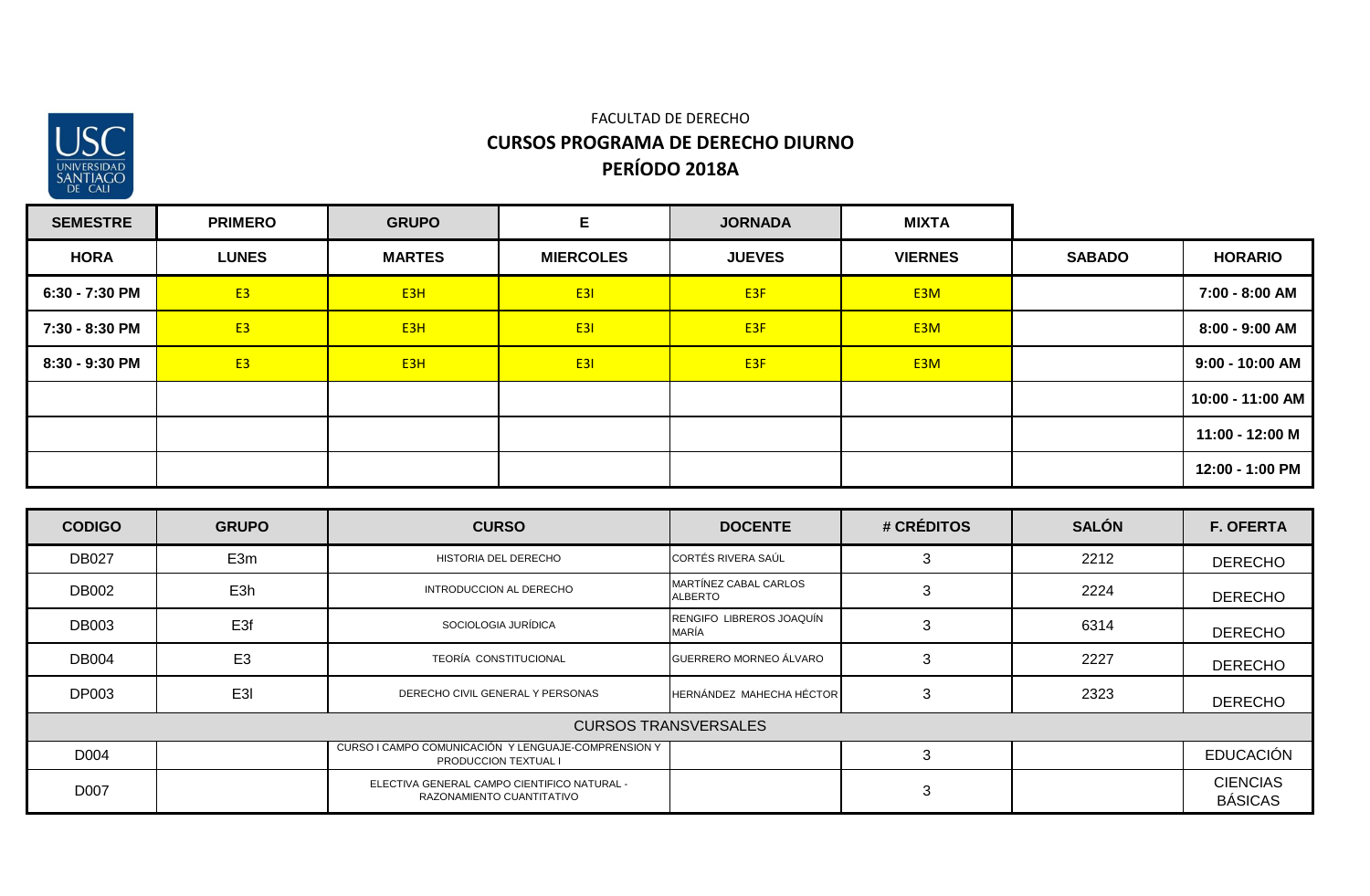

#### FACULTAD DE DERECHO **CURSOS PROGRAMA DE DERECHO DIURNO PERÍODO 2018A**

| <b>SEMESTRE</b> | <b>PRIMERO</b>   | <b>GRUPO</b>   |                  | <b>JORNADA</b>  | <b>MIXTA</b>   |               |                   |
|-----------------|------------------|----------------|------------------|-----------------|----------------|---------------|-------------------|
| <b>HORA</b>     | <b>LUNES</b>     | <b>MARTES</b>  | <b>MIERCOLES</b> | <b>JUEVES</b>   | <b>VIERNES</b> | <b>SABADO</b> | <b>HORARIO</b>    |
| 6:30 - 7:30 PM  | F <sub>3</sub> M | F <sub>3</sub> | F <sub>3</sub> H | F <sub>3F</sub> | F3I            |               | 7:00 - 8:00 AM    |
| 7:30 - 8:30 PM  | F <sub>3</sub> M | F <sub>3</sub> | F <sub>3</sub> H | F <sub>3F</sub> | F3I            |               | 8:00 - 9:00 AM    |
| 8:30 - 9:30 PM  | F <sub>3</sub> M | F <sub>3</sub> | F <sub>3</sub> H | F <sub>3F</sub> | F3I            |               | $9:00 - 10:00$ AM |
|                 |                  |                |                  |                 |                |               | 11:00 - 12:00 M   |
|                 |                  |                |                  |                 |                |               | 12:00 - 1:00 PM   |

| <b>CODIGO</b> | <b>GRUPO</b>                | <b>CURSO</b>                                                                       | <b>DOCENTE</b>                                | # CRÉDITOS | <b>SALÓN</b> | <b>F. OFERTA</b>                  |  |  |  |
|---------------|-----------------------------|------------------------------------------------------------------------------------|-----------------------------------------------|------------|--------------|-----------------------------------|--|--|--|
| <b>DB027</b>  | F <sub>3m</sub>             | HISTORIA DEL DERECHO                                                               | CORTÉS RIVERA SAÚL                            | 3          | 2224         | <b>DERECHO</b>                    |  |  |  |
| <b>DB002</b>  | F <sub>3</sub> h            | INTRODUCCION AL DERECHO                                                            | MARTÍNEZ CABAL CARLOS<br><b>ALBERTO</b>       | 3          | 6215         | <b>DERECHO</b>                    |  |  |  |
| <b>DB003</b>  | F <sub>3f</sub>             | SOCIOLOGIA JURÍDICA                                                                | MORALES CARPIO IVÓN<br><b>MARGARITA</b>       | 3          | 6310         | <b>DERECHO</b>                    |  |  |  |
| <b>DB004</b>  | F <sub>3</sub>              | TEORÍA CONSTITUCIONAL                                                              | <b>CASTRO ZAPATA RAFAEL</b><br><b>ANTONIO</b> | 3          | 2208         | <b>DERECHO</b>                    |  |  |  |
| <b>DP003</b>  | F <sub>3</sub> I            | DERECHO CIVIL GENERAL Y PERSONAS                                                   | DOMÍNGUEZ DURÁN DANIEL                        | 3          | 2222         | <b>DERECHO</b>                    |  |  |  |
|               | <b>CURSOS TRANSVERSALES</b> |                                                                                    |                                               |            |              |                                   |  |  |  |
| D004          |                             | CURSO I CAMPO COMUNICACIÓN Y LENGUAJE-COMPRENSION Y<br><b>PRODUCCION TEXTUAL I</b> |                                               | 3          |              | <b>EDUCACIÓN</b>                  |  |  |  |
| D007          |                             | ELECTIVA GENERAL CAMPO CIENTIFICO NATURAL -<br>RAZONAMIENTO CUANTITATIVO           |                                               | 3          |              | <b>CIENCIAS</b><br><b>BÁSICAS</b> |  |  |  |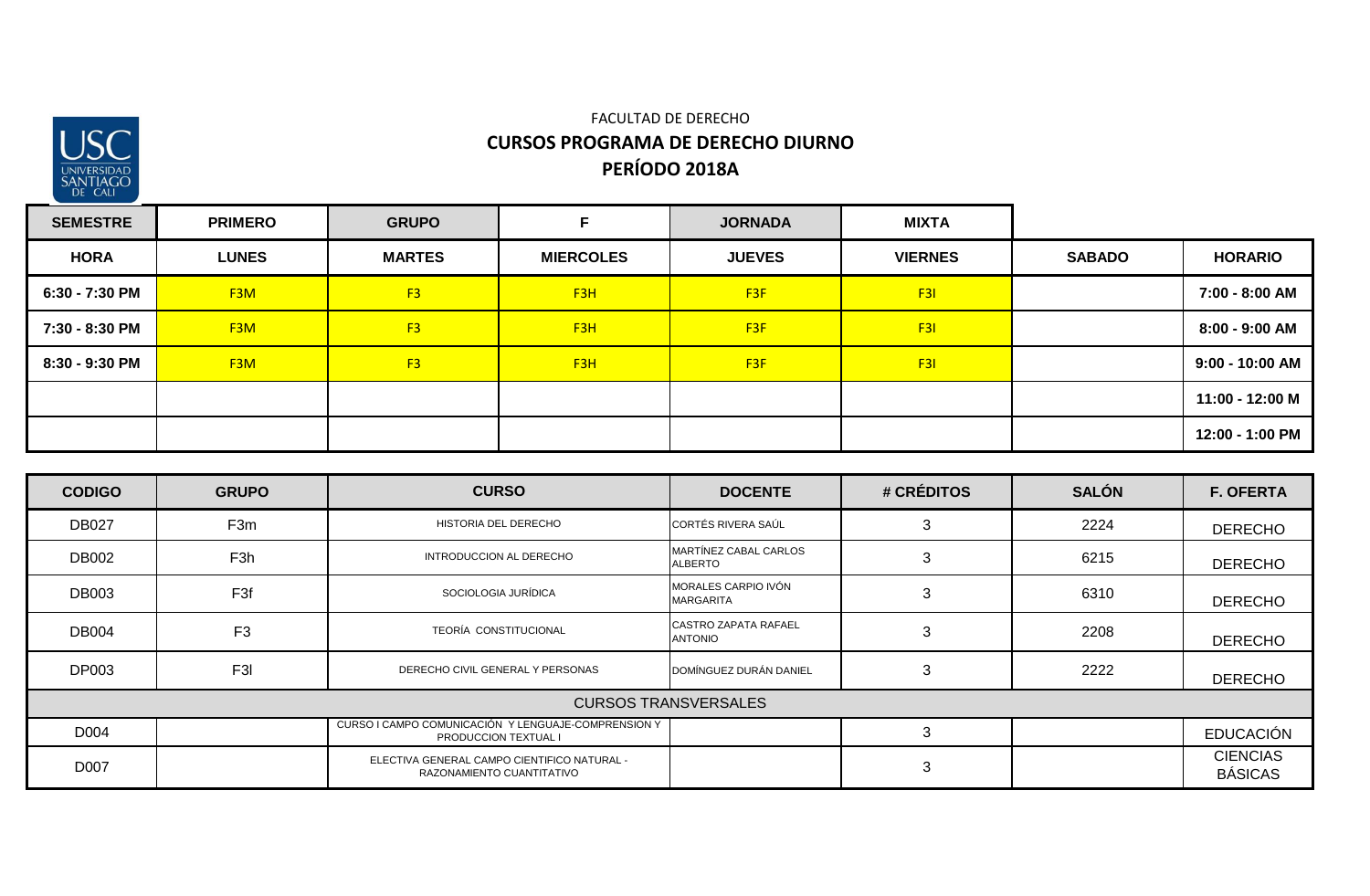

| <b>SEMESTRE</b>  | <b>PRIMERO</b>  | <b>GRUPO</b>     | G                | <b>JORNADA</b> | <b>MIXTA</b>   |               |                   |
|------------------|-----------------|------------------|------------------|----------------|----------------|---------------|-------------------|
| <b>HORA</b>      | <b>LUNES</b>    | <b>MARTES</b>    | <b>MIERCOLES</b> | <b>JUEVES</b>  | <b>VIERNES</b> | <b>SABADO</b> | <b>HORARIO</b>    |
| 10:00 - 11:00 AM |                 |                  | G <sub>3</sub> M |                | G <sub>3</sub> |               | 7:00 - 8:00 AM    |
| 11:00 - 12:00 M  |                 |                  | G <sub>3</sub> M |                | G <sub>3</sub> |               | 8:00 - 9:00 AM    |
| 12:00 - 1:00 PM  |                 |                  | G <sub>3</sub> M |                | G3I            |               | $9:00 - 10:00$ AM |
| 2:00 - 3:00 PM   | G <sub>3F</sub> | G <sub>3</sub> H |                  | G3             |                |               | 10:00 - 11:00 AM  |
| $3:00 - 4:00$ PM | G <sub>3F</sub> | G <sub>3</sub> H |                  | G3             |                |               | 11:00 - 12:00 M   |
| 4:00 - 5:00 PM   | G <sub>3F</sub> | G <sub>3</sub> H |                  | G3             |                |               | 12:00 - 1:00 PM   |

| <b>CODIGO</b>               | <b>GRUPO</b>     | <b>CURSO</b>                                                                | <b>DOCENTE</b>                          | # CRÉDITOS | <b>SALÓN</b> | <b>F. OFERTA</b>                  |  |  |
|-----------------------------|------------------|-----------------------------------------------------------------------------|-----------------------------------------|------------|--------------|-----------------------------------|--|--|
| <b>DB027</b>                | G3M              | HISTORIA DEL DERECHO                                                        | RENGIFO MUÑOZ CARLOS<br><b>FEDERICO</b> |            | 2210         | <b>DERECHO</b>                    |  |  |
| <b>DB002</b>                | G3H              | INTRODUCCION AL DERECHO                                                     | BERNAL ALZATE JAIME                     | 3          | 2203         | <b>DERECHO</b>                    |  |  |
| <b>DB003</b>                | G3F              | SOCIOLOGIA JURÍDICA                                                         | RENGIFO LIBREROS JOAQUÍN<br>MARÍA       | 3          | 2208         | <b>DERECHO</b>                    |  |  |
| <b>DB004</b>                | G <sub>3</sub>   | TEORÍA CONSTITUCIONAL                                                       | MOLINA HINCAPIÉ SERGIO                  | 3          | 2220         | <b>DERECHO</b>                    |  |  |
| <b>DP003</b>                | G <sub>3</sub> I | DERECHO CIVIL GENERAL Y PERSONAS                                            | GÓMEZ MARTÍNEZ DIEGO LEÓN               | 3          | 2207         | <b>DERECHO</b>                    |  |  |
| <b>CURSOS TRANSVERSALES</b> |                  |                                                                             |                                         |            |              |                                   |  |  |
| D004                        |                  | CURSO I CAMPO COMUNICACIÓN Y LENGUAJE-COMPRENSION Y<br>PRODUCCION TEXTUAL I |                                         |            |              | <b>EDUCACIÓN</b>                  |  |  |
| D007                        |                  | ELECTIVA GENERAL CAMPO CIENTIFICO NATURAL -<br>RAZONAMIENTO CUANTITATIVO    |                                         | 3          |              | <b>CIENCIAS</b><br><b>BÁSICAS</b> |  |  |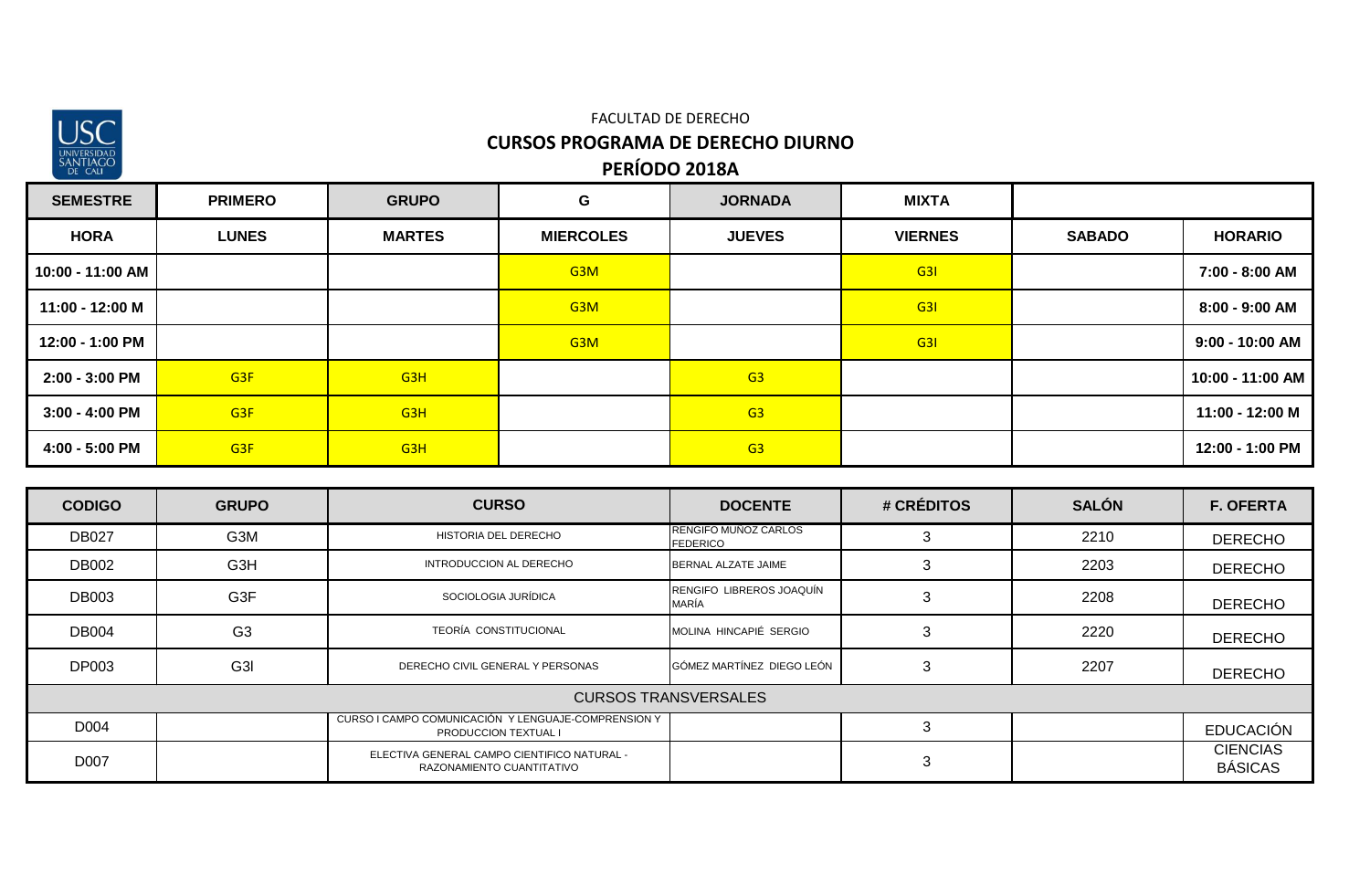

#### FACULTAD DE DERECHO **CURSOS PROGRAMA DE DERECHO DIURNO PERÍODO 2018A**

| <b>SEMESTRE</b> | <b>PRIMERO</b>  | <b>GRUPO</b>    | н                | <b>JORNADA</b> | <b>MIXTA</b>   |               |                  |
|-----------------|-----------------|-----------------|------------------|----------------|----------------|---------------|------------------|
| <b>HORA</b>     | <b>LUNES</b>    | <b>MARTES</b>   | <b>MIERCOLES</b> | <b>JUEVES</b>  | <b>VIERNES</b> | <b>SABADO</b> | <b>HORARIO</b>   |
| 7:00 - 8:00 AM  |                 |                 |                  |                |                |               | 7:00 - 8:00 AM   |
| 8:00 - 9:00 PM  |                 |                 |                  |                |                |               | 8:00 - 9:00 AM   |
| 9:00 - 10:00 AM |                 |                 |                  |                |                |               | 9:00 - 10:00 AM  |
| 6:30 - 7:30 PM  | H3H             | H <sub>3F</sub> | H <sub>3</sub> M | H3I            | H3             |               | 10:00 - 11:00 AM |
| 7:30 - 8:30 PM  | H <sub>3H</sub> | H3F             | H <sub>3</sub> M | H3I            | H3             |               | 11:00 - 12:00 M  |
| 8:30 - 9:30 PM  | H <sub>3H</sub> | H3F             | H <sub>3</sub> M | H3I            | H3             |               | 12:00 - 1:00 PM  |

| <b>CODIGO</b>               | <b>GRUPO</b>     | <b>CURSO</b>                                                                       | <b>DOCENTE</b>                                   | # CRÉDITOS | <b>SALÓN</b> | <b>F. OFERTA</b>                  |  |
|-----------------------------|------------------|------------------------------------------------------------------------------------|--------------------------------------------------|------------|--------------|-----------------------------------|--|
| <b>DB027</b>                | H <sub>3</sub> M | HISTORIA DEL DERECHO                                                               | RENGIFO MUÑOZ CARLOS<br><b>FEDERICO</b>          |            | 6413         | <b>DERECHO</b>                    |  |
| <b>DB002</b>                | H <sub>3</sub> H | INTRODUCCION AL DERECHO                                                            | TAFUR MANGADA SACHA JAVIER                       | 3          | 6310         | <b>DERECHO</b>                    |  |
| <b>DB003</b>                | H <sub>3</sub> F | SOCIOLOGIA JURÍDICA                                                                | ZAPATA GALVIS JULIANA                            | ۰.         | 2223         | <b>DERECHO</b>                    |  |
| <b>DB004</b>                | H <sub>3</sub>   | TEORÍA CONSTITUCIONAL                                                              | OREJUELA DÍAZ LIBARDO                            |            | 6305         | <b>DERECHO</b>                    |  |
| <b>DP003</b>                | H <sub>3</sub>   | DERECHO CIVIL GENERAL Y PERSONAS                                                   | <b>VELASQUEZ OSPINA CARLOS</b><br><b>ALBERTO</b> |            | 6427         | <b>DERECHO</b>                    |  |
| <b>CURSOS TRANSVERSALES</b> |                  |                                                                                    |                                                  |            |              |                                   |  |
| D004                        |                  | CURSO I CAMPO COMUNICACIÓN Y LENGUAJE-COMPRENSION Y<br><b>PRODUCCION TEXTUAL I</b> |                                                  |            |              | <b>EDUCACIÓN</b>                  |  |
| D007                        |                  | ELECTIVA GENERAL CAMPO CIENTIFICO NATURAL -<br>RAZONAMIENTO CUANTITATIVO           |                                                  | 3          |              | <b>CIENCIAS</b><br><b>BÁSICAS</b> |  |